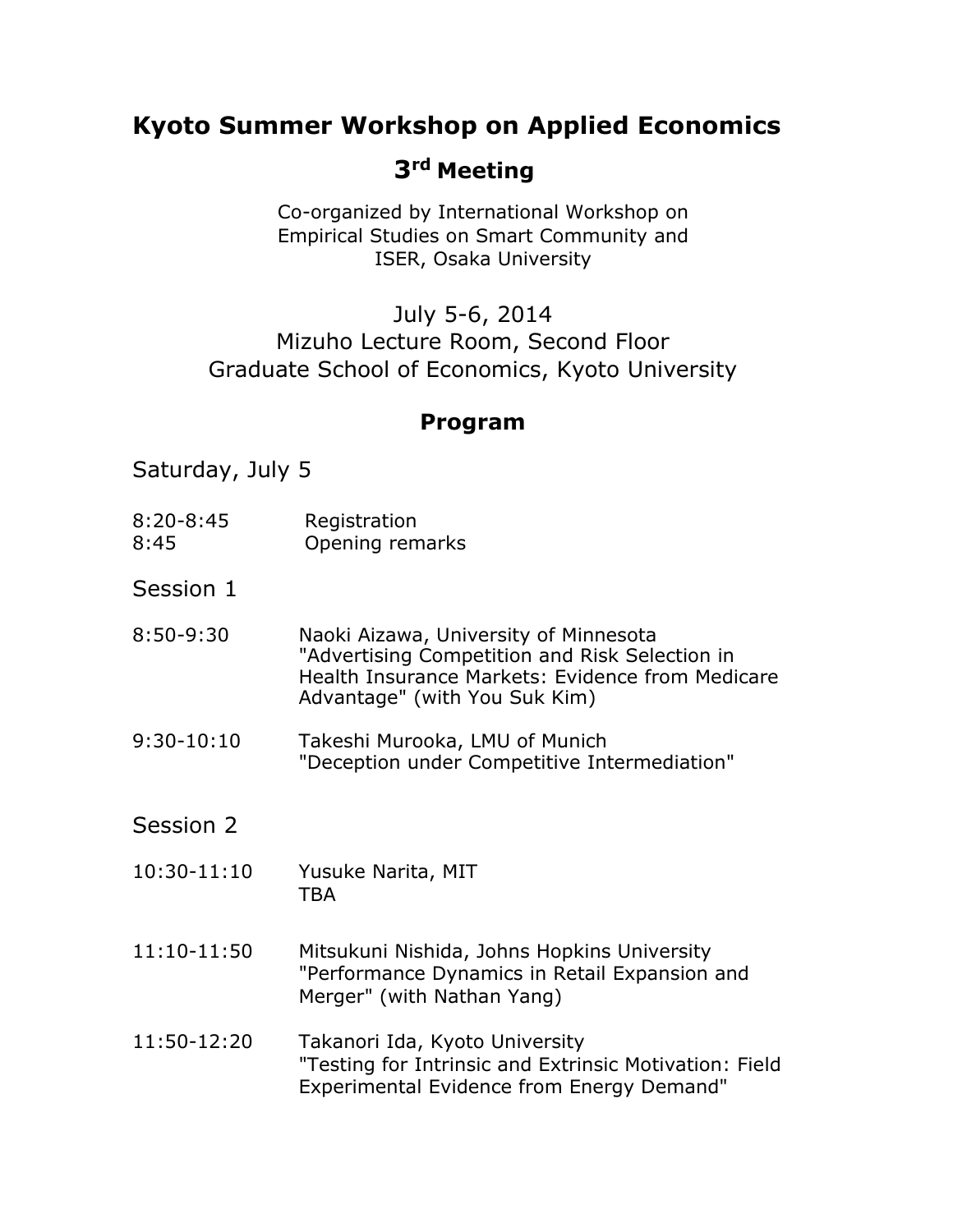#### 12:20-14:00 Lunch

Session 3

14:00-15:00 GCOE Data Session Chie Hanaoka, Kyoto Sangyo University Lecture of the Data and Presentation on "Do Risk Preferences Change? Evidence from Panel Data Before and after the Great East Japan Earthquake" (with Hitoshi Shigeoka and Yasutora Watanabe)

#### Session 4

- 15:20-16:00 Kensuke Teshima (ITAM) "Assortative Matching of Exporters and Importers"
- 16:00-16:40 Kentaro Nakajima, Tohoku University "Impact of Supply Chain Network Structure on FDI: Theory and Evidence" (with Ryo Itoh)

### Session 5

- 17:00-17:30 Shuhei Kitamura, IIES Stockholm University "Media, Information, and Propagation of Uprisings Evidence from 1918 Rice Riots in Japan" (with Yuhei Miyauchi)
- 17:30-18:00 Junichi Yamasaki, LSE "Fragmentation of Land Ownership and Economic Growth: Evidence from Pre-Modern Japan"
- 18:00-18:30 Katsunori Yamada, Kindai University 異性に対する社会効用の神経基盤 K. YAMADA, S. C. TANAKA, R. KITADA, S. K. SUGAWARA, H. TAKAHASHI, F.OHTAKE, and N. SADATO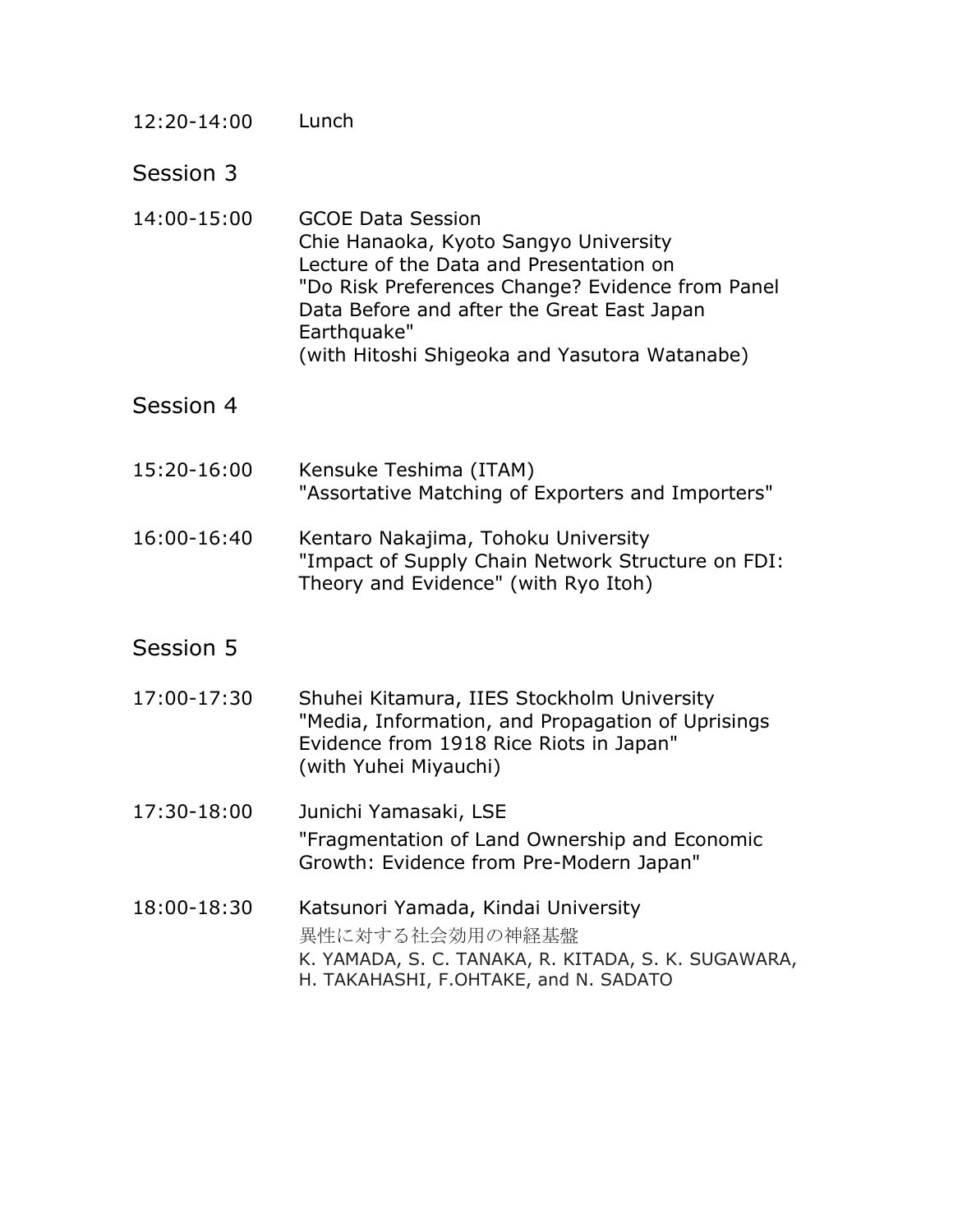# Sunday, July 6

# Session 6

| $8:50-9:20$   | Daiji Kawaguchi, Hitotsubashi University<br>"Does Labor Legislation Benefit Workers? Well-Being<br>after an Hours Reduction"<br>(with Daniel S. Hamermesh and Jungmin Lee) |
|---------------|----------------------------------------------------------------------------------------------------------------------------------------------------------------------------|
| $9:20 - 9:50$ | Ayako Kondo, Yokohama National<br>University<br>震災の影響で誰の雇用が失われたのか                                                                                                          |
| 9:50-10:20    | Ken Yamada, Singapore Management University<br>"Tracing the Impact of Large Minimum Wage Hikes<br>on Household Welfare in Indonesia"                                       |
| Session 7     |                                                                                                                                                                            |
| 10:40-11:20   | Shintaro Yamaguchi, McMaster University<br>"Dynamic Effect of Parental Leave Policy on Female<br>Employment"                                                               |
| 11:20-12:00   | Kentaro Tomoeda, Harvard University<br>"Daycare Services and Female Labor Supply in Japan"                                                                                 |
| 12:00-12:30   | Hisaki Kono, Kyoto University<br>"Adverse Selection Across Time: Insurance<br>Purchase and Utilization in Micro Health Insurance"                                          |
| 12:30-14:00   | Lunch                                                                                                                                                                      |
| Session 8     |                                                                                                                                                                            |
| 14:00-14:40   | Michihito Ando, Uppsala University<br>"Identifying the Effects of Grants on Local Policies in<br>the Presence of Grant Endogeniety and Grant Effect<br>Heterogeneity"      |
| 14:40-15:20   | Kohei Kawaguchi, LSE<br>TBA                                                                                                                                                |